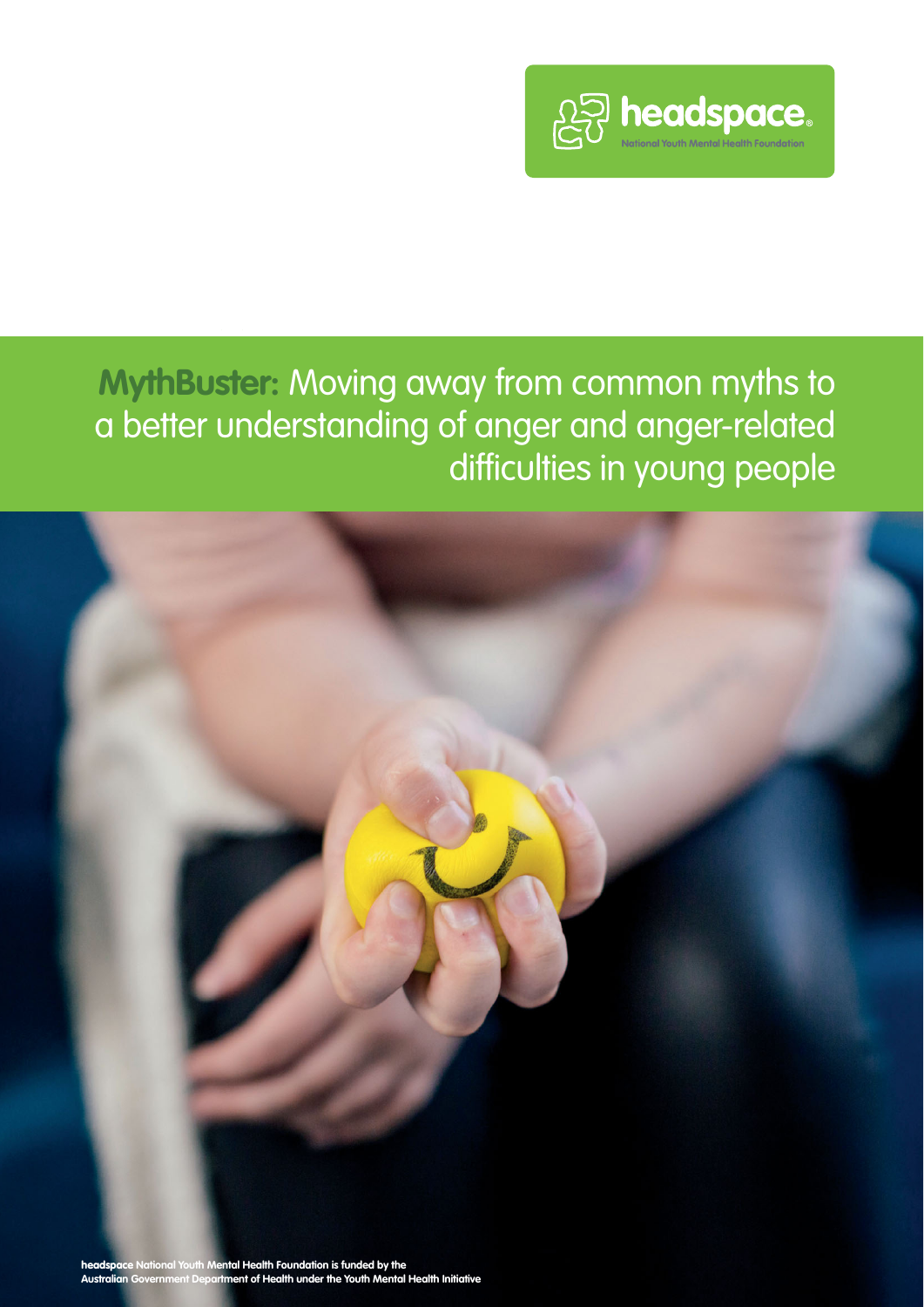### **Who is this MythBuster for?**

This MythBuster is written for young people and their families and friends. It may also be of interest to health and other professionals working with young people. The first section summarises key facts about anger and anger-related difficulties in young people. The second section explores what anger is, and when it becomes problematic, in more detail. Evidence that counters common myths about anger is then provided.

### **Common myths about anger**

Anger is perhaps the most misunderstood of all feelings. When we think about anger, we are likely to be affected by common stereotypes about anger as an emotion, who gets angry, and how anger is expressed. There is often a misunderstanding that anger always results in obvious aggressive behaviour and so it is a "bad" emotion. There is an assumption that people who experience problematic anger are dangerous or that they are less deserving of help than people with other issues. Confusing anger with aggression can also lead to an assumption that it is always easy to tell when someone has anger problems. In fact, this is not the case. Myths about anger are harmful as they can make it harder for people to seek and receive helpful support for anger-related difficulties. It is important to challenge these myths because we know that problematic anger can be extremely destructive to a young person's life. We also know that it can be effectively treated [1-4].

### **Getting support for anger-related difficulties**

Anger is not a problem in itself. However, if you feel angry a lot of the time or have difficulty managing your anger it may be helpful to seek support from a healthcare professional. It is particularly important to seek support if your anger problems are causing problems in your relationships (e.g., with friends, family, colleagues or teachers), making it hard for you to keep up with your commitments (e.g., work or studies), resulting in other problems like feeling down, substance use or causing you distress. Another important reason to seek help is if you feel that you are at risk of hurting yourself or someone else as a result of your anger.

If you think anger may be a problem for you, you don't need to figure out all of the answers before talking to someone about it. Even if you're just a bit worried about your anger, or know that others close to you are concerned, it is a good idea to talk to someone. Seeking support from your GP or your nearest **headspace** centre is a good place to start. If you prefer to seek support online or over the phone, you can access support through eheadspace.org.au. Getting support early could make a big difference to your wellbeing and your relationships.

### **Is anger a problem for young people?**

Anger problems are a concern for many young people. Recent research with over 24,000 young people indicates that angerrelated problems are one of the main presenting issues among young people attending **headspace** centres [5]. Only depression and anxiety ranked higher than anger. Younger males (aged 12-14 years) were particularly likely to present with anger problems. Anger is also a very common presenting problem in specialist mental health services and school counseling services [6-8]. However, internationally, research suggests that many people experiencing problematic anger do not seek support and when they do, anger and how to treat it is not well understood [9]. Several factors are likely to contribute to low rates of help-seeking and treatment. These include a lack of understanding about what problematic anger is, whom it affects, how it typically presents and unclear pathways to help.

# **What is anger?**

Anger is an emotion that includes thinking, feeling and action components [10]. It can be experienced at different levels of intensity, ranging from mild irritation through to rage. The thinking component of anger relates to the thoughts and attitudes that affect how someone interprets their surroundings and things that are happening around them. These thoughts and attitudes influence what is interpreted as anger inducing [11]. Anger is usually associated with the belief or perception that somebody has done us wrong [12]. It is closely linked to the body's "fight-flight-freeze" response. This response is very important to our survival because it prepares our body to react to a perceived threat. It can cause lots of physical changes in our bodies (e.g. raised heart rate, rapid breathing, hot flushes). This means that we experience anger in our bodies as well as in our thoughts and feelings. When we are feeling very angry, the way we think is also affected. It can be hard for us to think clearly as all of our attention is diverted to the perceived threat.

Understanding anger can help in learning how to manage our feelings and how to express them in a healthy way. In order to understand anger (in ourselves or in others) it is important to distinguish between the experience and expression of anger [10, 11, 13]. When someone experiences or 'feels' angry, they can express or 'show' this anger in different ways. Anger can be expressed outwardly through a person's verbal or non-verbal behaviour. For example, someone may verbally express that they are feeling angry while speaking in a calm tone, and at a normal volume or they may shout, scream or use offensive language. Their anger may also be expressed in changes to their facial expression or through their actions. This may range from walking away from an interaction, throwing or hitting things, or physically attacking another person. Anger can also be suppressed or 'bottled up' (i.e., someone can feel very angry without showing their anger). When anger is 'bottled up' in this way, it may not be obvious to other people that someone is experiencing anger, even if it is intense or persistent.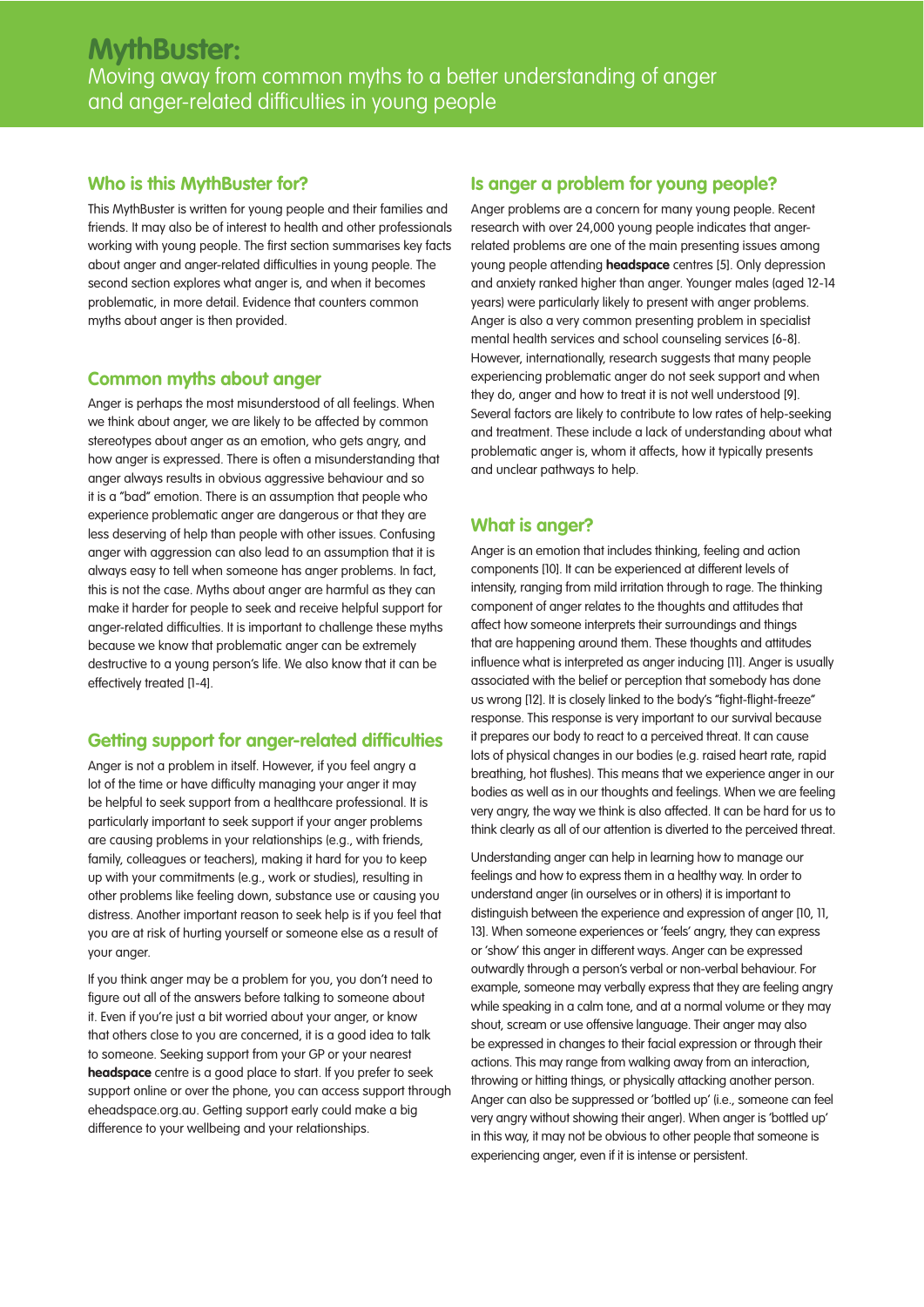### **MYTH: Anger is a 'bad' emotion**

Anger is a healthy emotion that serves many adaptive functions. Both the expression and experience of anger are part of healthy emotional functioning. Of all emotions, young adolescents may particularly struggle to recognise and respond to anger [20]. Learning to be aware of our emotions and express them appropriately is very important to both healthy development and mental health [21]. Recognising and expressing anger can be healthy and helpful in developing assertiveness skills (so we can stand up for ourselves), our belief in own abilities and persistence [21]. By learning to express our anger in a healthy way, we are much more likely to get our needs met. We can also prove to ourselves that anger is an emotion that we are able to manage so we don't need to avoid it or think of it as 'bad'. Experiencing anger can motivate us to address perceived threats, or perceived injustices, by asserting or 'standing up for' ourselves, taking practical steps toward a solution, or defending ourselves or others. Far from being harmful, research suggests that developing these skills and characteristics may actually reduce our chances of experiencing anxiety and depression [21].

### **MYTH: It is easy to tell if somebody has anger problems**

Some people who experience intense anger, or who feel angry frequently, suppress or 'bottle up' their anger. A person may do this consciously or sub-consciously (i.e., the person may not identify their feelings of anger or be aware that they are suppressing it). These people may be less likely to get help for their anger as it is not always apparent to those around them that they have difficulty managing their anger. Others may not realise that a young person's anger has become problematic and they are likely to need support to manage it. They may minimise or dismiss the young person's anger by saying or thinking things like 'boys will be boys', or 'he/she will grow out of it'.

# **MYTH: Problematic anger is the same as aggression**

Problematic anger should not be confused with aggression. Anger is a feeling, whereas aggression is a behavioural response [12]. Aggressive behaviour is not always a sign that someone is feeling very angry, it can result from other strong emotions [10-12]. For example, if someone is feeling extremely anxious and overwhelmed, their behaviour may become aggressive in trying to escape their immediate environment [22]. Similarly, aggressive behaviour can occur in the absence of anger [e.g., if someone is trying to intimidate another person; 23]. When anger is expressed outwardly, it can result in aggressive behaviour, but this is only one way that anger may

present. Anger can also be expressed through assertive action that is not aggressive. For example, when you are being asked to do something immediately, calmly and clearly telling the person that you will do what they are asking, but not until you are able to do it.

### **MYTH: Problematic anger is a 'male problem'**

There are lots of different myths about gender and anger. For example, only men experience anger; when women are angry their anger is always appropriate to the situation; or that women's anger is less problematic or serious than men's [24]. These myths are closely tied to ideas about different social rules around emotional expression for boys and girls that exist in Western societies. Girls are encouraged to be more emotionally expressive than boys when it comes to most emotions (e.g., happiness, sadness, fear, guilt and shame) while boys are expected to display less of these "tender emotions" but more anger, contempt and disgust [21]. As a result, girls may learn to suppress their anger, while boys learn to express it.

The relationship between anger and gender is complex. It is likely to differ depending on factors such as a person's age and maturity, their social context (e.g., are they alone or with peers?), and the potential consequences of expressing anger appropriately [e.g., whether they will be rewarded in some way or punished; 21]. When thinking about these gender differences, it is particularly important to distinguish between anger experience and anger expression (i.e., feeling versus expressing anger).

Generally, research doesn't support the idea that men experience more anger than women [25]. In fact, recent research suggests that if a gender difference exists, it is likely that women feel angry more often than men, and they may also experience more intense and enduring anger. In a largescale study of the Australian population (aged 16-65 years), women reported experiencing more severe levels of anger than men [26]. This finding has been replicated in studies of adolescents [27, 28] and young adults [29] in a number of countries.

Overall, research suggests that men and women may express their anger in different ways. Direct aggression (i.e. physical and verbal aggression), and especially physical aggression, is more common among men than women at all ages [25, 30] and peaks in youth [aged 18-30 years; 25]. This may lead to an assumption that women are more likely to express relational aggression [i.e., more subtle forms of aggression such as manipulation of relationships, spreading gossip, exclusion from group activities; 30]. In fact, there are more similarities than differences in the way boys and girls use relational aggression in childhood and adolescence [30].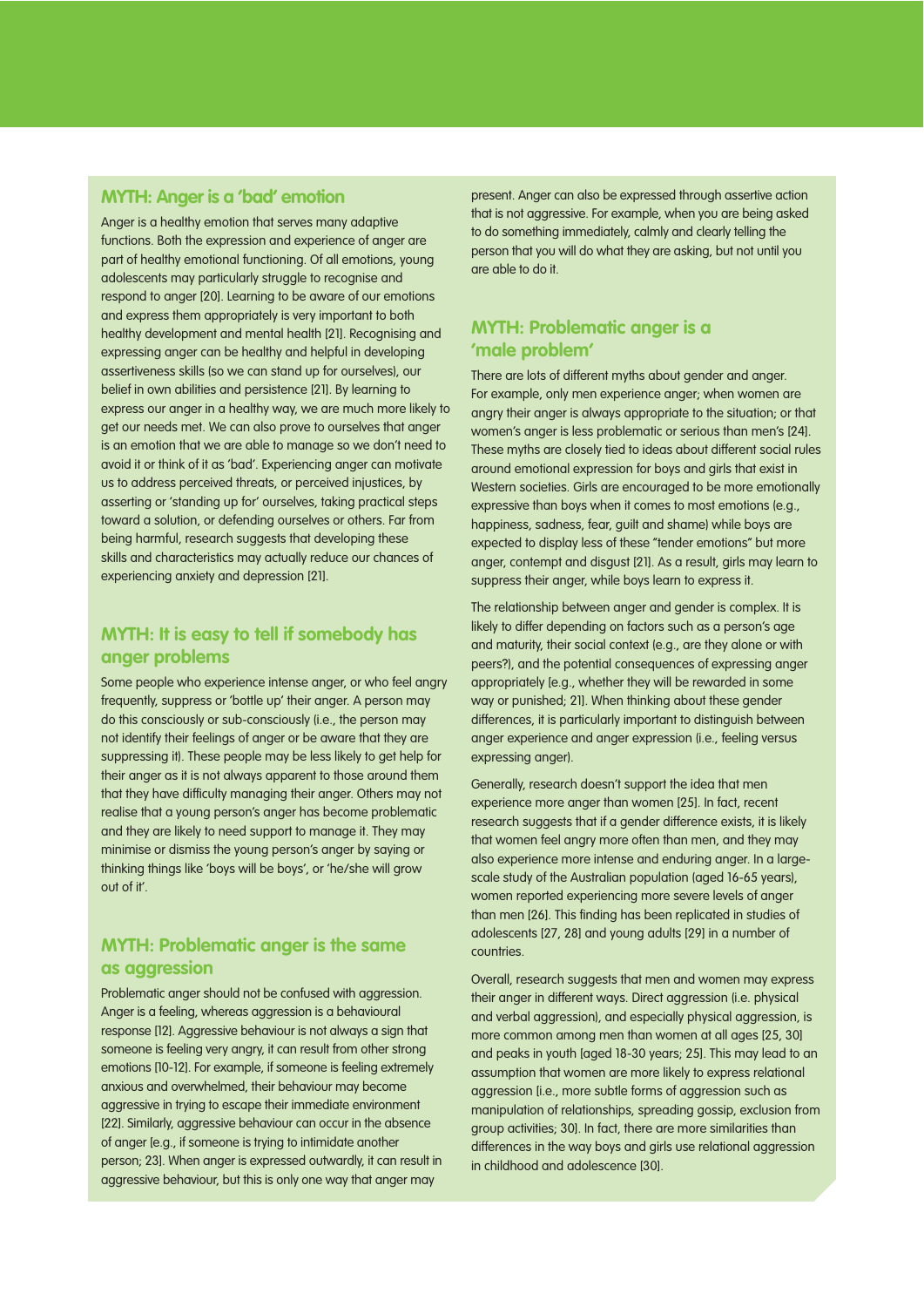### **MYTH: Anger is less worthy of intervention than other emotional problems**

People who experience persistent and/or intense anger, or who have difficulty regulating their expression of anger, can experience significant psychological distress. Their social functioning can also be severely impacted. In fact, research suggests that anger causes more destruction to people's relationships than any other emotion [10]. Most of the research exploring the negative outcomes associated with experiencing problematic anger has been conducted with adults. However, research with young people similarly indicates that individuals who experience problematic anger are at-risk of experiencing a wide range of negative outcomes in terms of their physical health, mental health and their social functioning [11].

People who experience problematic anger are at increased risk of engaging in a wide range of maladaptive behaviours including self-harm [19, 31, 32], problematic gambling [33], substance abuse [e.g., 26], and aggressive behaviour [34]. They are also at increased risk of experiencing a number of mental health problems including mood and anxiety disorders [26, 35, 36]. Anger also has a significant positive association with suicidal thinking [37]. People who present with persistent anger, or who have difficulties expressing their anger in a healthy way, are also at increased risk of developing physical health problems, such as coronary heart disease and type II diabetes [38]. They are also likely to die younger than individuals without a history of anger problems [39]. Similarly, high levels of aggression (both direct and relational) are associated with a range of harmful outcomes [27, 30, 40].

#### **What is problematic anger?**

Anger may become problematic when it occurs frequently, at high intensity, and results in other problems [10]. These may include: aggressive behaviour, excessive risk-taking, self-harm, health problems, and high levels of stress and/or psychological distress. How much a person usually experiences anger and how intensely is considered to be a personality characteristic or 'trait'. The important thing about personality traits is that they are dimensional, so at one extreme a person is likely to feel angry a lot and/or very intensely, while at the other end of the spectrum, a person will rarely feel angry and/or experience only mild anger. Research shows that some people are much more likely to respond with anger to a range of situations, and to feel angry a lot of the time [10]. These people are described as having high trait anger [10].

In certain situations, it may be a more helpful response to suppress or 'bottle-up' (rather than express or 'show') anger. For example, a person who is feeling physically threatened may suppress their anger if they think that expressing it would make the situation worse and place them at increased risk of harm. However, when anger is suppressed frequently, or in situations where it is not helpful, this can be problematic in a number of ways. It can cause problems in relationships and reduce the chances of a person's needs being met. For example, a longitudinal study found frequent suppression of emotions predicted young people having less social support, feeling less close to others and less satisfied in their relationships than their peers in their first year of university [14]. Suppression of intense emotions can also result in other psychological problems such as depression or low self-esteem [15-17]. Suppression of anger can also be associated with unexplained physical health complaints [18] and can sometimes lead to a person turning anger 'inwards' against themselves. When this happens, intense anger can result in self-harm [19; see the headspace MythBuster 'Sorting fact from fiction on self-harm' for more information].

#### **Is problematic anger a diagnosable problem?**

Problematic anger is not a psychiatric diagnosis, however it is commonly part of a more complex clinical presentation [10, 41]. Anger can serve a function in regulating other feelings that are experienced as threatening or unacceptable by a person [42]. For example, if a person experiences sadness as a sign of weakness and vulnerability, strong feelings of sadness may be perceived as intolerable. As a result, when a person feels sad or anticipates feeling sad, this may trigger them to feel angry. Anger can also stem from other feelings that a person finds confusing or has trouble understanding. When anger functions in this way, it may 'mask' other negative emotions that are very distressing to the person. For example, mood disturbance in children and adolescents experiencing a depressive disorder may present as an irritable mood rather than sadness [43]. As a result, parents and teachers may describe depressed children and teenagers as "angry" rather than depressed or sad. It has been proposed that depressive symptoms in young men are more likely to be 'masked' by anger, aggressive behaviour, and difficulty identifying one's emotions [e.g., 44]. However, recent research suggests that the relationship between depressive symptoms and anger is stronger among young women than young men [29]. This means that it is important to be aware that a young person experiencing anger problems may be struggling with depressive symptoms, regardless of their gender. For some young people, high levels of anger and/ or difficulties managing anger may be associated with traumatic experiences (e.g., ongoing or past physical or sexual abuse).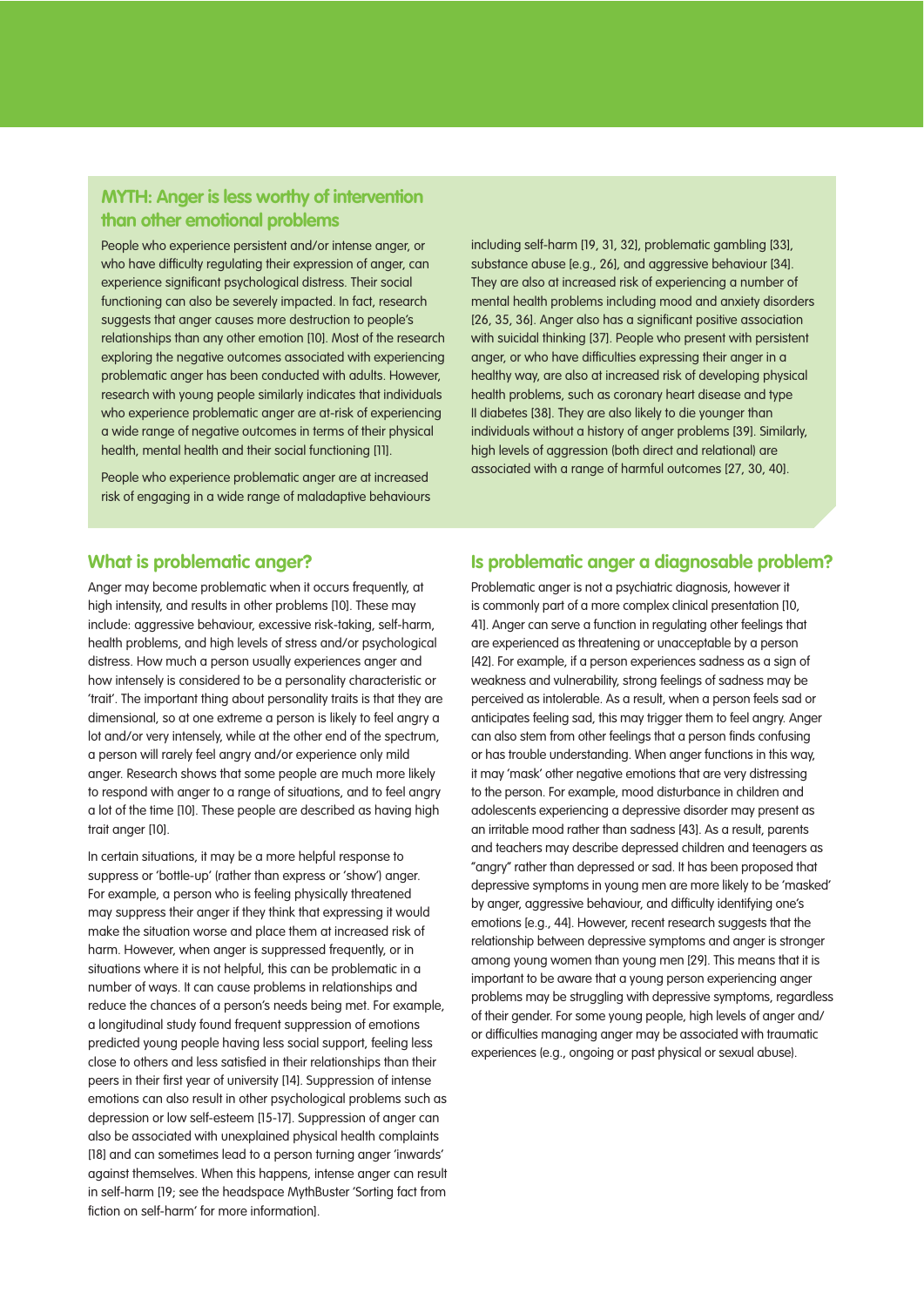### **Helpful resources**

For more reliable information about anger including factsheets, videos, young people's stories of their experiences of anger, and how and where to get help check out headspace.org.au/get-info/ anger/ and ReachOut.com. The Centre for Clinical Interventions (Western Australia) also provides a series of factsheets and self-help resources that may be helpful including 'What is Anger', 'Coping with Anger' and 'Assertive Communication' (http://www. cci.health.wa.gov.au/resources/infopax\_doc.cfm?Mini\_ID=49). The National Health Service in the UK has produced a more detailed self-help resource for anger problems called Moodjuice (http://www.moodjuice.scot.nhs.uk/anger.asp) based on Cognitive Behavioural Therapy.

Clinicians can refer to the headspace Evidence Summary - Understanding and assessing anger-related difficulties in young people – a guide for clinicians on the headspace.org.au website for more information.

#### **References**

- 1. Cole, R., A systematic review of cognitive-behavioural interventions for adolescents with anger-related difficulties. Educational and Child Psychology, 2008. 25(1): p. 27-47.
- 2. Eyberg, S.M., M.M. Nelson, and S.R. Boggs, Evidence-based psychosocial treatments for children and adolescents with disruptive behavior. Journal of Clinical Child & Adolescent Psychology, 2008. 37(1): p. 215-237.
- 3. Sukhodolsky, D.G., H. Kassinove, and B.S. Gorman, Cognitivebehavioral therapy for anger in children and adolescents: A metaanalysis. Aggression and Violent Behavior, 2004. 9(3): p. 247-269.
- 4. Blake, C.S. and V. Hamrin, Current approaches to the assessment and management of anger and aggression in youth: a review. Journal of Child & Adolescent Psychiatric Nursing, 2007. 20(4): p. 209-21.
- 5. Rickwood, D.J., et al., Changes in psychological distress and psychosocial functioning in young people visiting headspace centres for mental health problems. The Medical journal of Australia, 2015. 202(10): p. 537-542.
- 6. Cooper, M., Counselling in UK secondary schools: A comprehensive review of audit and evaluation data. Counselling & Psychotherapy Research, 2009. 9(3): p. 137-150.
- 7. Jackson, C.J.A.K.J.M., Users of secondary school-based counselling services and specialist CAMHS in Wales: A comparison study. Counselling & Psychotherapy Research, 2014. 14(4): p. 315-325.
- 8. Edwards, P.C., An action research project examining anger and aggression with rural adolescent males participating in the Rock and Water Program. 2013.
- 9. Richardson, C.H., E., Boiling point: anger and what can we do about it. 2008: London.
- 10. DiGiuseppe, R. and R.C. Tafrate, Understanding anger disorders. 2007, New York: Oxford University Press.
- 11. Kerr, M.A. and B.H. Schneider, Anger expression in children and adolescents: A review of the empirical literature. Clinical Psychology Review, 2008. 28(4): p. 559-577.
- 12. Kassinove, H. and D.G. Sukhodolsky, Anger disorders: Basic science and practice issues. Issues in comprehensive pediatric nursing, 1995. 18(3): p. 173-205.
- 13. Hawkins, K.A., et al., Concurrent and prospective relations between distress tolerance, life stressors, and anger. Cognitive therapy and research, 2013. 37(3): p. 434-445.
- 14. Srivastava, S., et al., The social costs of emotional suppression: a prospective study of the transition to college. Journal of personality and social psychology, 2009. 96(4): p. 883.
- 15. Aldao, A., S. Nolen-Hoeksema, and S. Schweizer, Emotion-regulation strategies across psychopathology: A meta-analytic review. Clinical psychology review, 2010. 30(2): p. 217-237.
- 16. Clay, D.L., et al., Sex differences in anger expression, depressed mood, and aggression in children and adolescents. Journal of Clinical Psychology in Medical Settings, 1996. 3(1): p. 79-92.
- 17. Cole, P.M., et al., Individual differences in emotion regulation and behavior problems in preschool children. Journal of Abnormal Psychology, 1996. 105(4): p. 518.
- 18. Liu, L., et al., Sources of somatization: Exploring the roles of insecurity in relationships and styles of anger experience and expression. Social Science & Medicine, 2011. 73(9): p. 1436-1443.
- 19. Rodham, K., K. Hawton, and E. Evans, Reasons for deliberate selfharm: comparison of self-poisoners and self-cutters in a community sample of adolescents. Journal of the American Academy of Child & Adolescent Psychiatry, 2004. 43(1): p. 80-87.
- 20. Piko, B.F., N. Keresztes, and Z.F. Pluhar, Aggressive behavior and psychosocial health among children. Personality and Individual Differences, 2006. 40(5): p. 885-895.
- 21. Chaplin, T.M. and A. Aldao, Gender differences in emotion expression in children: a meta-analytic review. Psychological Bulletin, 2013. 139(4): p. 735.
- 22. Kusmierska, G., Do anger management treatments help angry adults? a meta-analytic answer. 2012, Kusmierska, Grazyna: City U New York, US.
- 23. DiGiuseppe, R., et al., The comorbidity of anger symptoms with personality disorders in psychiatric outpatients. Journal of clinical psychology, 2012. 68(1): p. 67-77.
- 24. Burt, I., Identifying gender differences in male and female anger among an adolescent population. The Professional Counselor, 2014. 4(5): p. 531.